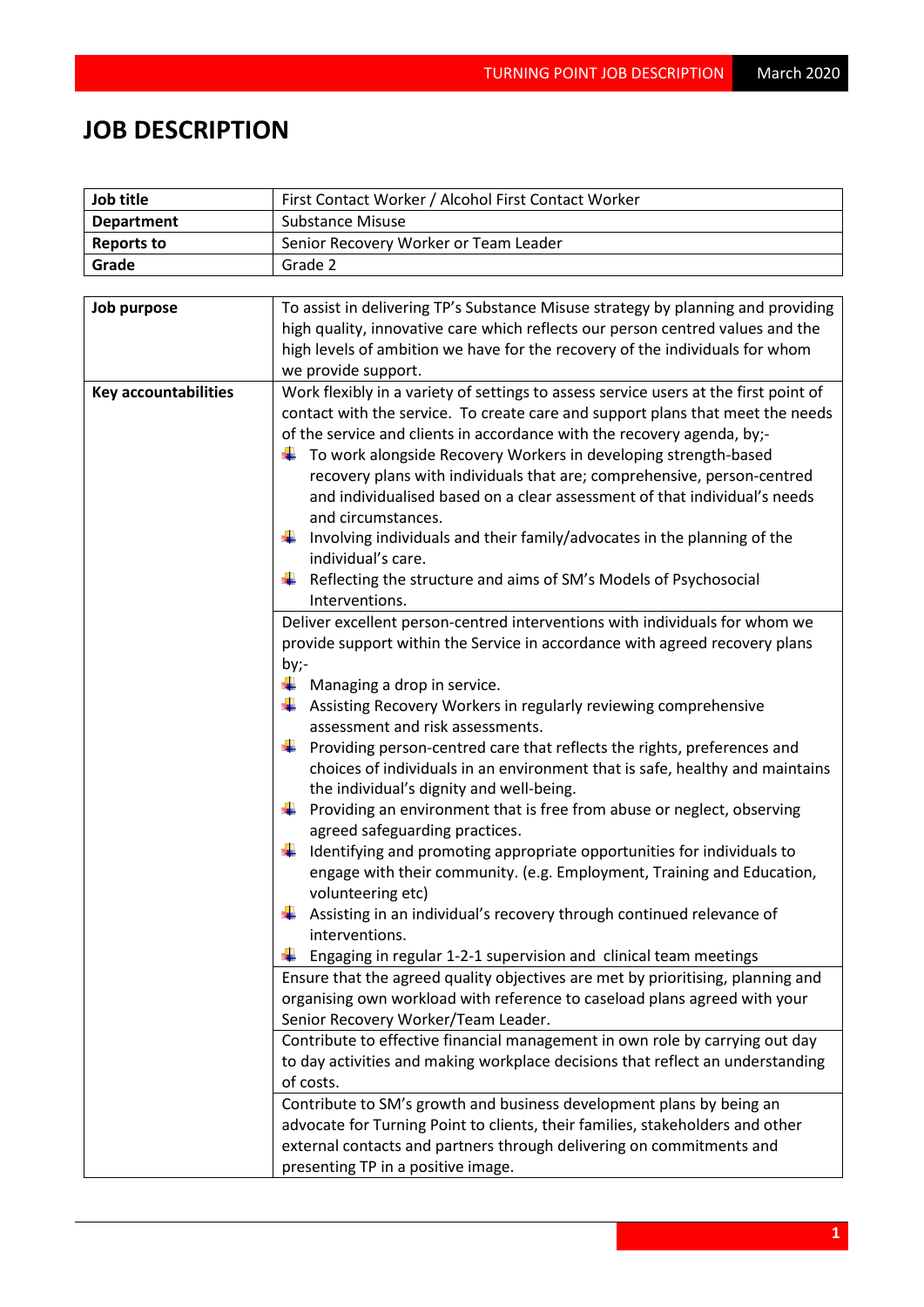| Observe Turning Point's information management strategy by;-                     |
|----------------------------------------------------------------------------------|
| Ensuring all data and information relating to own clients is accurate and        |
| shared in the appropriate way with key stakeholders.                             |
| Inputting outcomes data and other information into corporate systems in          |
| accordance with stated policies and procedures.                                  |
| Carry out day to day tasks in accordance with stated policies, procedures and    |
| regulations to assist the service achieve its compliance obligations.            |
| Assist the effective flow of information within the team, with managers and      |
| external parties by passing on and seeking information required, raising         |
| unresolved concerns and taking an active interest in TP's internal               |
| communications.                                                                  |
| Deliver on role performance commitments and seek to maximise own learning        |
| and potential, by seeking guidance, support, coaching and training and           |
| capitalising on the range of development opportunities provided by Turning       |
| Point in accordance with your Skill Profile.                                     |
| Help the service to optimise its performance by making full use of and           |
| highlighting/suggesting improvements for the management of IT, facilities and    |
| other physical resources that impact on the day to day provision of services to  |
| clients.                                                                         |
| Project the desired image of Turning Point by;-                                  |
| $\ddagger$ Understanding and promoting TP's values and their application to      |
| Substance Misuse.                                                                |
| Demonstrating our values through your own day to day behaviour.                  |
| Undertake any other duties within your capabilities that are relevant to the job |
| and reasonably requested of you by your manager including those related to       |
| specific interventions and service outcomes:                                     |
| EITHER Engagement and early intervention                                         |
| <b>OR Recovery</b>                                                               |
| <b>OR Criminal Justice</b>                                                       |
| OR Young People                                                                  |
|                                                                                  |

| <b>Dimensions</b> | Direct reports       | None                                               |
|-------------------|----------------------|----------------------------------------------------|
|                   | Total staff overseen | <b>None</b>                                        |
|                   | Internal contacts    | Team Leader/Senior Recovery Worker/Recovery        |
|                   |                      | Workers                                            |
|                   |                      | Some contact with managers in own service.         |
|                   |                      | Fellow Recovery Workers and clinical staff.        |
|                   | External contacts    | Advocacy services/service user feedback (forums) - |
|                   |                      | discuss ethical issues regarding service users.    |
|                   | Planning horizon     | Short term planning of own work in accordance      |
|                   |                      | with caseload plans agreed with more senior staff. |
|                   | Problems solved      | Client presenting issues with input from recovery  |
|                   |                      | workers when appropriate.                          |
|                   | Financial authority  | To deliver role with an understanding of financial |
|                   |                      | constraints.                                       |